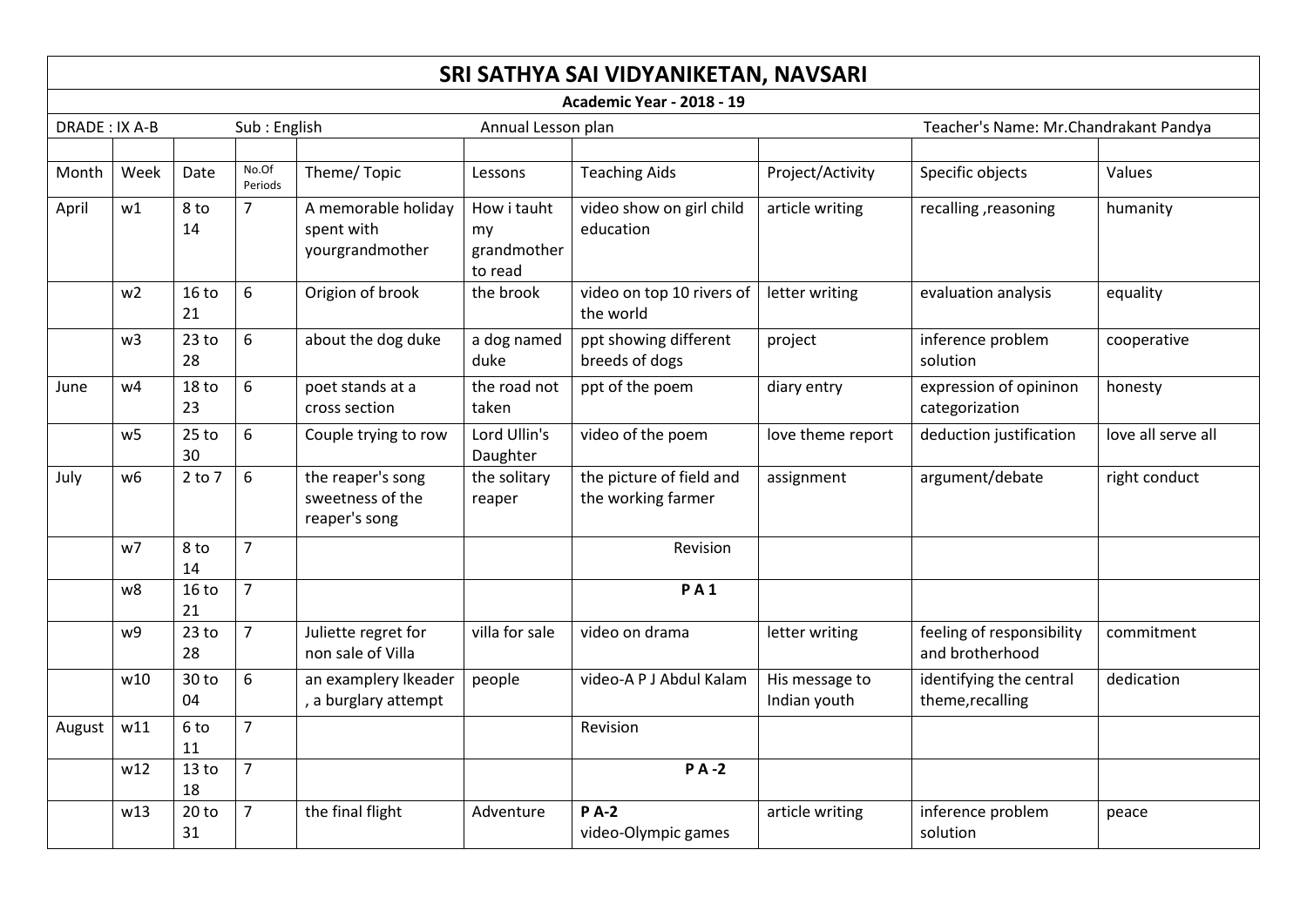| Sept | w14             | 1 to 8                 | $\overline{7}$ | the indian<br>Rhinoceros                                                   | environment                                     | chart-wildlife                          | report writing                             | deduction reflection             | respect all culture |
|------|-----------------|------------------------|----------------|----------------------------------------------------------------------------|-------------------------------------------------|-----------------------------------------|--------------------------------------------|----------------------------------|---------------------|
|      | w15             | 10 to<br>15            | $\overline{7}$ | radio show, video<br>show                                                  | the class IX<br>Radio show<br>and Video<br>Show | FM Radio                                | act on Radio Show                          | expression of opininon           | non violence        |
|      | w16             | 17 <sub>to</sub>       | $\overline{7}$ |                                                                            |                                                 | <b>Revision &amp; Term 1</b>            |                                            |                                  |                     |
|      |                 | 22                     |                |                                                                            |                                                 | Exam                                    |                                            |                                  |                     |
|      | w17             | 24 to<br>29            | $\overline{7}$ |                                                                            |                                                 | <b>Revision &amp; Term 1</b><br>Exam    |                                            |                                  |                     |
| Oct  | w18             | $1$ to $6$             |                | future time                                                                | work book                                       | work sheets                             | exercise                                   | grammar skills                   | humanity            |
|      |                 |                        |                | reference                                                                  |                                                 |                                         | completion                                 |                                  |                     |
|      | w19             | 8 to<br>13             |                | direc and indirect                                                         | work book                                       | work sheets                             | exercise<br>completion                     | grammar skills                   | humanity            |
|      | w20             | 15 <sub>to</sub><br>20 | $\overline{7}$ | verb forms                                                                 | work book                                       | work sheets                             | exercise<br>completion                     | grammar skills                   | sincerity           |
|      | w21             | 22 to<br>30            | $\overline{7}$ | determiners                                                                | work book                                       | work sheets                             | exercise<br>completion                     | grammar skills                   | dedication          |
| Nov  | w22             | 19 <sub>to</sub><br>24 | $\overline{7}$ | models                                                                     | work book                                       | work sheets                             | exercise<br>completion                     | grammar skills                   | humble              |
|      | w23             | $26$ to<br>$\mathbf 1$ | 6              | <b>ASL</b>                                                                 | ASL activity                                    | listening passage,<br>speaking on topic | listening<br>worksheet, audio<br>recording | interaction and<br>reasonong     | self discipline     |
| Dece | w24             | $3$ to $8$             | 6              | creative writing                                                           | Children                                        | Sample news papers<br>cuttingP A-3      | Presentation                               | fluency with accuracy            | value of devotion   |
|      | w25             | 10 to<br>15            | $\overline{7}$ | <b>ASL</b>                                                                 | <b>ASL activity</b>                             | listening passage,<br>speaking on topic | listening<br>worksheet, audio<br>recording | interaction and<br>reasonong     | self discipline     |
|      | w26             | 17 <sub>to</sub>       | $\overline{7}$ |                                                                            |                                                 | <b>PA-3</b><br>$\boldsymbol{8}$         |                                            |                                  |                     |
|      |                 | 22                     |                |                                                                            |                                                 | <b>Revision</b>                         |                                            |                                  |                     |
|      | w27             | 24 to<br>29            | $\overline{7}$ | Rain and nature                                                            | song of the<br>rain                             | Live example of the<br>rainy day        | Recitation                                 | deduction justification          | equality            |
| Jan  | w <sub>28</sub> | 31 to<br>5             | $\overline{7}$ | Describe Bishop's<br>house Sale of salt<br>cellers, Bishop<br>returns home | The Bishop's<br>candlesticks                    | Rosary and Bible                        | <b>Group Discussion</b>                    | comparison of right<br>judgement | Morality            |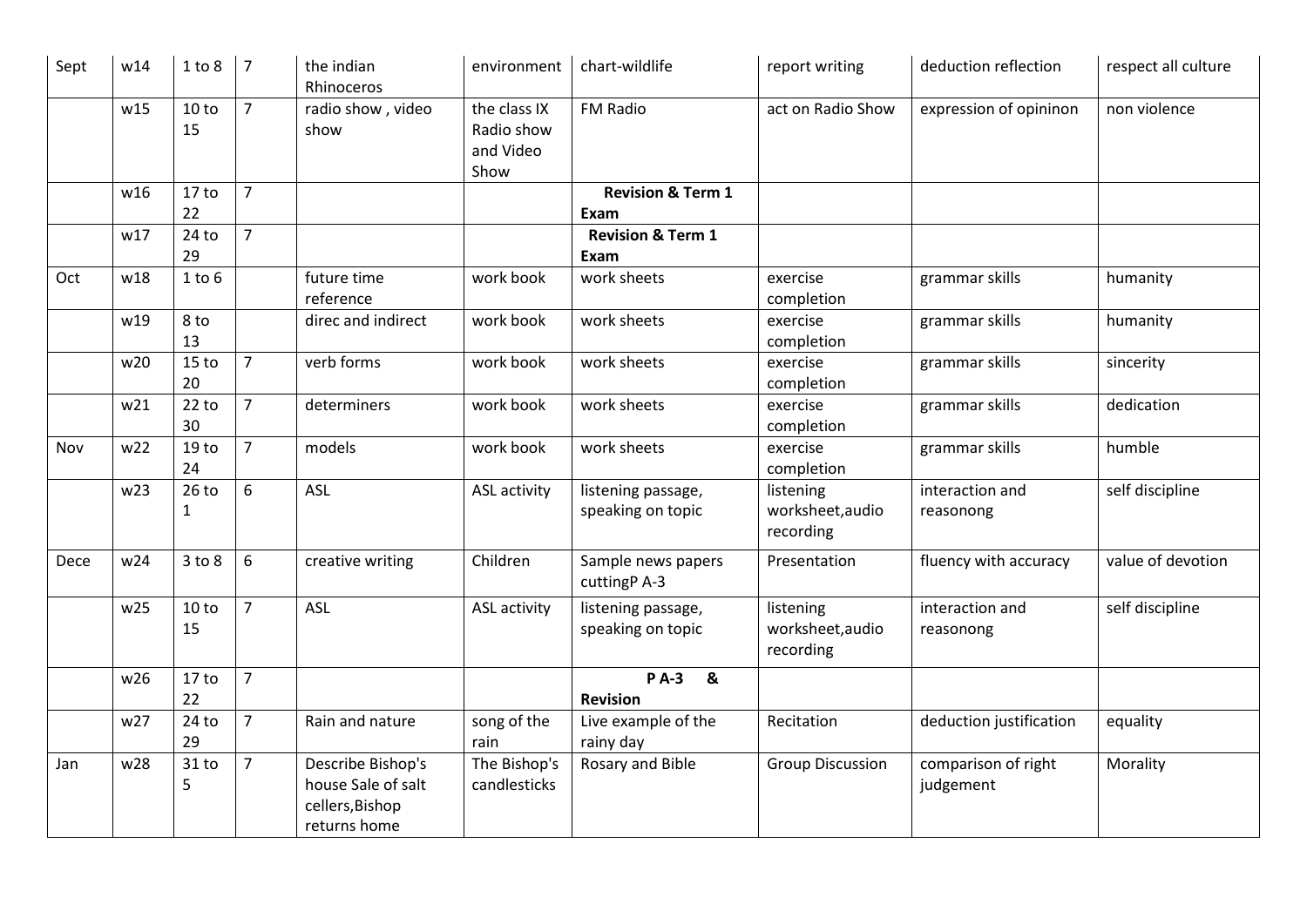|       | w29 | 7 to<br>10             | $\overline{7}$ | Bermuda Triangle                                         | Mystery             | paper cuttings on<br>mystery of Bermuda<br>Triangle                    | writing a mystery<br>story    | Expression of opinion<br>caterization | peace                          |
|-------|-----|------------------------|----------------|----------------------------------------------------------|---------------------|------------------------------------------------------------------------|-------------------------------|---------------------------------------|--------------------------------|
|       | w30 | 18 <sub>to</sub><br>26 | $\overline{7}$ | Tom Sawyer<br>Children of India                          | Children            | Newspaper cuttings on<br>Child labour                                  | article writing               | comparison on<br>extrapolation        | service to the needy           |
|       | w31 | 28 <sub>to</sub><br>2  | $\overline{7}$ | Grandmaster Koneru<br>Humpy                              | Sports and<br>Games | Examples and pictures<br>of other games like<br>cricket.football .etc. | paragraph writing<br>on games | comparison and<br>Extrapolation       | Learn to be self<br>sufficient |
| Feb   | w32 | 4 to 9                 | $\overline{7}$ | connectors/the<br>passive/Reported<br>speech/preposition | work book           | Text Book work sheets<br>solution                                      | exercise<br>completion        | inference problem<br>solution         | learn to be self<br>sufficient |
|       | w33 | 11 to<br>16            |                |                                                          |                     | P A-4 & Revision                                                       |                               |                                       |                                |
|       | w34 | 18 <sub>to</sub><br>23 |                |                                                          |                     | P A-4 & Revision                                                       |                               |                                       |                                |
|       | w35 | $25$ to<br>2           |                |                                                          |                     | Revision                                                               |                               |                                       |                                |
| March | w36 | $4$ to $9$             |                |                                                          |                     | Revision                                                               |                               |                                       |                                |
|       | 37  | 11 to<br>16            |                |                                                          |                     | <b>Term II Exam</b>                                                    |                               |                                       |                                |
|       | 38  | 18 <sub>to</sub><br>23 |                |                                                          |                     | <b>Term II Exam</b>                                                    |                               |                                       |                                |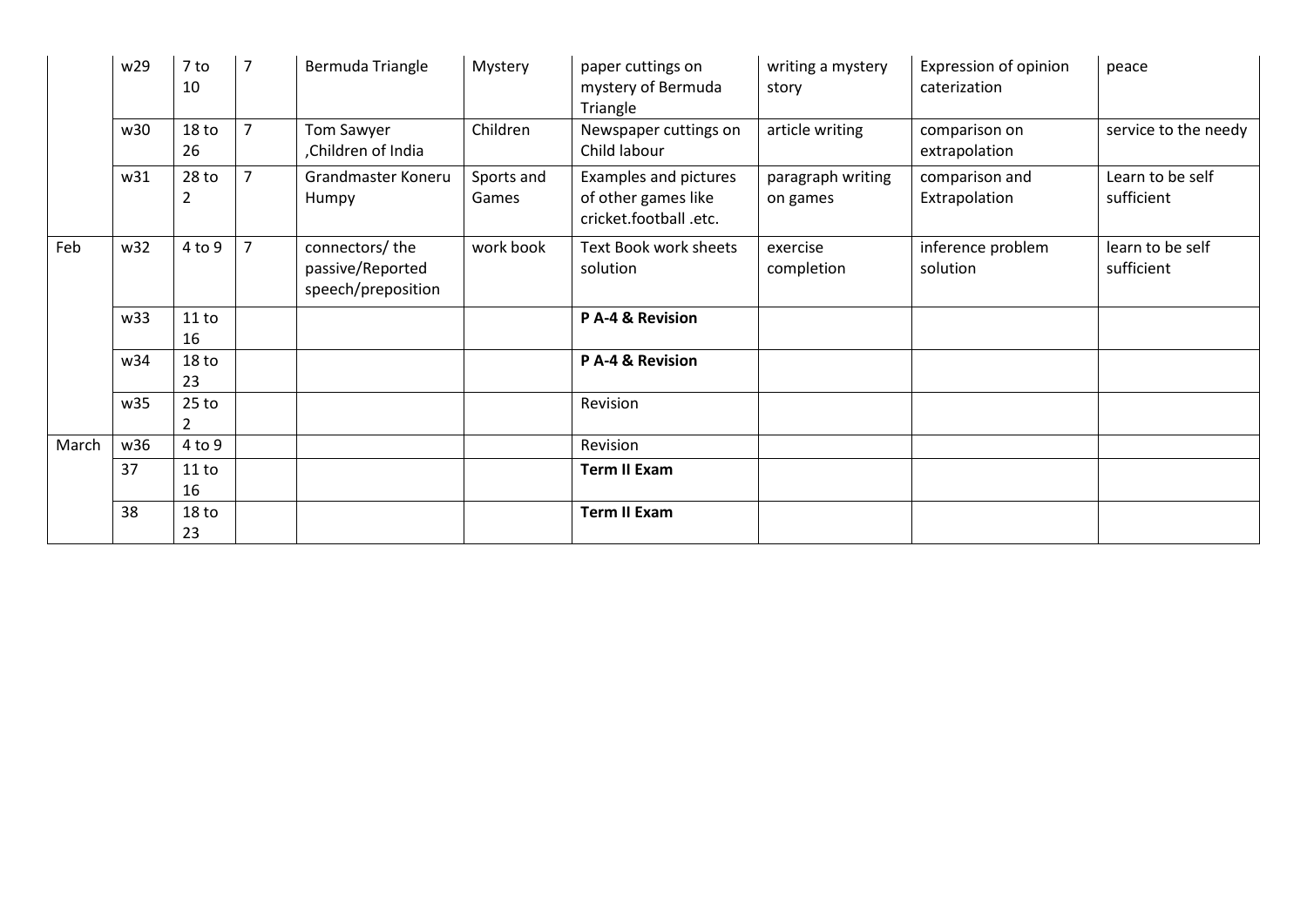|               |                |          |            | श्री सत्य साई विद्यानिकेतन, नवसारी |                          | Dinesh Prajapati         |                                      |
|---------------|----------------|----------|------------|------------------------------------|--------------------------|--------------------------|--------------------------------------|
|               |                |          |            | वार्षिक पाठ योजना वर्ष 2018 - 2019 |                          |                          |                                      |
| 9th A & B     |                |          | पाठ-क्रम   | स्पर्श - 2 एवं संचयन-2             | व्याकरण                  |                          | अधिगम / दृष्टिकोण                    |
|               | W1             | 8to 14   | पद्य-९     | रैदास के पद -1                     | वर्ण<br>विच्छेद,अनुस्वार | अनुच्छेद                 | ईश्वर की महिमा                       |
| <b>APRIL</b>  | W <sub>2</sub> | 16 to 21 | गद्य-1     | धूल                                | अनुनासिक, नुक्ता         | अपठित-<br>गद्यांश        | प्राकृतिक तत्वों से प्रेम            |
|               | W <sub>3</sub> | 23 to 28 | पद्य-९     | रैदास के पद -2                     | उपसर्ग- प्रत्यय          | अपठित<br>पद्यांश         | प्रभ् से साक्षात्कार                 |
| <b>JUNE</b>   | W4             | 18 to 23 | गद्य-2     | दुःख का अधिकार                     | विराम-चिहन               | पत्र-लेखन                | दीन-दुखियों के प्रति करूणादृष्टि     |
|               | W <sub>5</sub> | 25 to 30 | संचयन 1    | गिल्लू                             | वाक्य-संशोधन             | विज्ञापन लेखन            | पश्-पक्षियों के प्रति                |
|               | W <sub>6</sub> | 2 TO 7   | गद्य-3     | एवरेस्ट मेरी शिखर यात्रा           | संधि - विच्छेद           | निमंत्रण - पत्र          | रोमांचक यात्रा की प्रेरणा            |
|               | W7             | 9 TO 14  | संचयन-2    | स्मृति                             |                          | चित्र-वर्णन              | साहसिक-संस्मरण                       |
| <b>JULY</b>   | W <sub>8</sub> | 16 TO 21 |            |                                    | PA <sub>1</sub>          | 16th JULY TO 21rd JULY   |                                      |
|               | W <sub>9</sub> | 23 to 28 | पदय -10&11 | दोहे- आदमीनामा                     | संधि - विच्छेद           | अपठित<br>गद्यांश-पद्यांश | मन्ष्य की मानसिकता-परिचय             |
| <b>AUGUST</b> | W10            | 30 TO 4  | पद्य-12    | एक फूल की चाह                      | उपसर्ग- प्रत्यय          |                          | जातिगत भेद-भाव उन्मूलन की<br>प्रेरणा |
|               | W11            | 6 TO 11  | गदय- 4     | त़्म कब जाओगे अतिथि                |                          | चित्र-वर्णन              | आतिथ्य के उन्मूलन से परिचय           |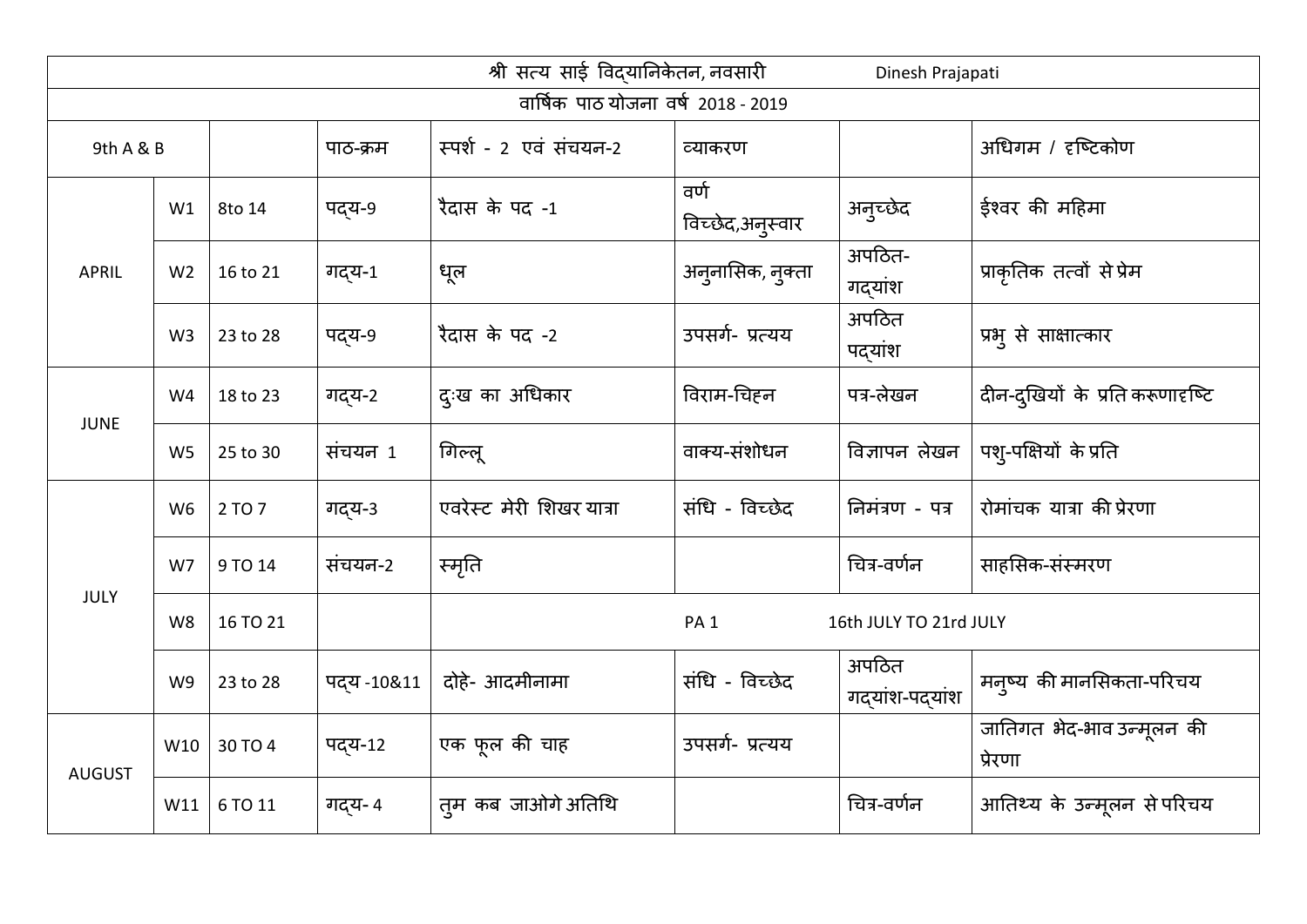|                 | W12     | 13 TO 18                                    |                               | PA <sub>2</sub>                               | 16th AUGUST TO 23rd AUGUST |                   |                                                        |  |  |
|-----------------|---------|---------------------------------------------|-------------------------------|-----------------------------------------------|----------------------------|-------------------|--------------------------------------------------------|--|--|
|                 | W13     | 20 TO 31                                    | गद्य- 5                       | वैज्ञानिक चेतना के वाहक<br>चंद्रशेखर वेंकटरमण |                            | विज्ञापन लेखन     | वैज्ञानिकों के जीवन से प्रेरणा                         |  |  |
|                 | W<br>14 | 3 to 8                                      | संचयन                         | कल्लू कुम्हार की उनाकोटी                      |                            | निमंत्रण - पत्र   | यात्रा- विवरण                                          |  |  |
| <b>SEPTEMBE</b> | W<br>15 | 10 TO 15                                    | पद्य -14<br>गद्य-6            | अग्निपथ, कीचड़ का काव्य                       | वर्ण-विच्छेद               | चित्र-वर्णन       | जीवन-संघर्ष की प्रेरणा / कीचड़ का<br>महत्त्व प्रतिपादन |  |  |
| $\mathsf R$     | W<br>16 | 17 TO 22                                    | <b>TERM END EXAMINATION 1</b> |                                               |                            |                   |                                                        |  |  |
|                 | W<br>17 | 24 TO 29                                    | गदय -7                        | धर्म की आड़                                   | अनुस्वार,<br>अन्जनासिक     | अन्च्छेद          | धर्म निरपेक्षता की प्रेरणा                             |  |  |
|                 | W<br>18 | 1 TO 6                                      | संचयन                         | मेरा छोटा सा निजी<br>पुस्तकालय                | नुक्ता                     | अपठित-<br>गद्यांश | निजी पुस्तकालय की प्रेरणा                              |  |  |
| <b>OCTOBER</b>  | W<br>19 | 8 TO 13                                     | पद्य - 15<br>a)               | नए इलाके में                                  | उपसर्ग- प्रत्यय            | अपठित<br>पद्यांश  | काल परिवर्तनशीलता परिणाम                               |  |  |
|                 | W<br>20 | 15 TO 20                                    | पद्य - 15<br>b)               | खुशबू रचते हैं हाथ                            | विराम-चिहन                 | पत्र-लेखन         | मजदूरों की दशा वर्णन                                   |  |  |
|                 | W<br>21 | 22 TO 30                                    |                               | हामिद खाँ                                     | वाक्य-संशोधन               | विज्ञापन लेखन     | धार्मिक-भेदभाव उन्मूलन की प्रेरणा                      |  |  |
|                 | W<br>22 | 19 TO 24                                    | गद्य - 8                      | शुक्र तारे के समान                            |                            | निमंत्रण - पत्र   | कार्य-कुशलता की प्रेरणा                                |  |  |
| <b>NOVEMBER</b> | W<br>23 | 26 TO 1<br><b>DEC</b>                       | पदय- 13                       | गीत अगीत                                      |                            | चित्र-वर्णन       | प्रकट एवं अप्रकट अनुभूति की प्रेरणा                    |  |  |
| <b>DECEMBER</b> | W<br>24 | पुनरावर्तन --- अभ्यास एवं परीक्षा<br>3 to 8 |                               |                                               |                            |                   |                                                        |  |  |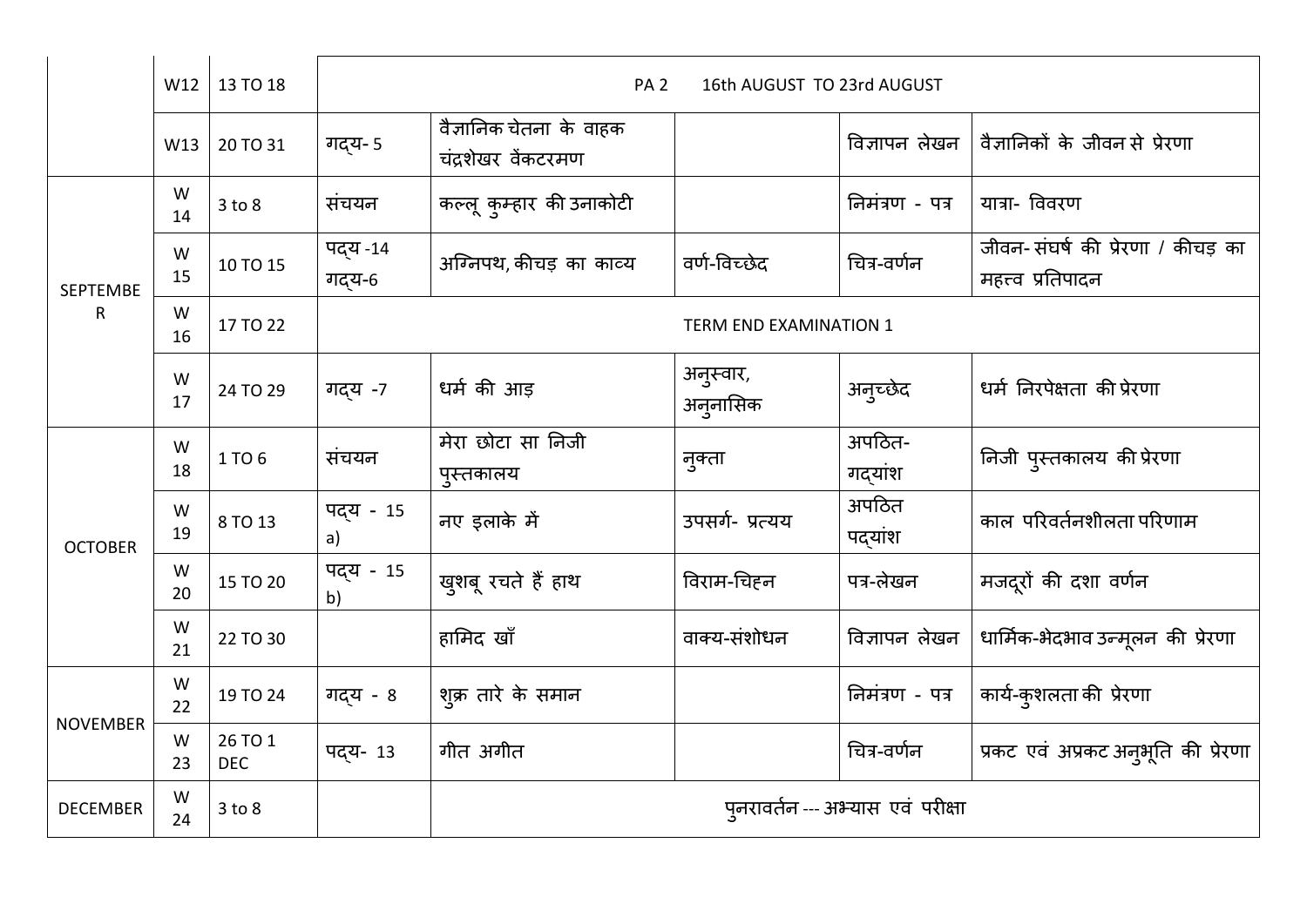### **SRI SATHYA SAI VIDYANIKETAN, NAVSARI ACADEMIC YEAR 2018-19 ANNUAL LESSON PLAN**

**SUBJECT - MATHEMATICS CLASS – IX** 

| S.N         | <b>MONTH</b> | <b>WE</b>      | <b>DATE</b>    | <b>NAME</b>   | <b>NAME OF</b>     | <b>TEACHING</b> | <b>ACTIVITY</b>     | <b>OBJECTIVE</b>    |
|-------------|--------------|----------------|----------------|---------------|--------------------|-----------------|---------------------|---------------------|
| $\mathbf 0$ | S            | <b>EK</b>      |                | OF            | <b>CHAPTER</b>     | <b>AID</b>      |                     |                     |
|             |              |                |                | <b>ASSESS</b> |                    |                 |                     |                     |
|             |              |                |                | <b>MENTS</b>  |                    |                 |                     |                     |
| 1.          | <b>APRIL</b> | $\mathbf{1}$   | 02 to          |               | <b>NUMBER</b>      | <b>MATHS</b>    | <b>IRRATIONAL</b>   | <b>NUMBERS ON A</b> |
|             |              |                | 07             |               | <b>SYSTEMS</b>     | <b>LAB</b>      | <b>NUMBERS ON A</b> | <b>NUMBER LINE</b>  |
|             |              |                |                |               |                    | <b>GEOMETR</b>  | <b>NUMBER LINE</b>  |                     |
|             |              |                |                |               |                    | <b>ICAL</b>     |                     |                     |
|             |              |                |                |               |                    | <b>INSTRUME</b> |                     |                     |
|             |              |                |                |               |                    | <b>NTS</b>      |                     |                     |
|             |              | $\overline{2}$ | 08             |               | <b>NUMBER</b>      | <b>MATHS</b>    | <b>IRRATIONAL</b>   | <b>NUMBERS ON A</b> |
|             |              |                | $\frac{1}{10}$ |               | <b>SYSTEMS</b>     | <b>LAB</b>      | <b>NUMBERS ON A</b> | <b>NUMBER LINE</b>  |
|             |              |                |                |               |                    | <b>GEOMETR</b>  | <b>NUMBER LINE</b>  |                     |
|             |              |                |                |               |                    | <b>ICAL</b>     |                     |                     |
|             |              |                |                |               |                    | <b>INSTRUME</b> |                     |                     |
|             |              |                |                |               |                    | <b>NTS</b>      |                     |                     |
|             |              | 3              | 16 to          |               | <b>POLYNOMIALS</b> | <b>CHART</b>    | <b>REMAINDER</b>    | <b>ZERO OF ANY</b>  |
|             |              |                | 21             |               |                    | <b>REPRESEN</b> | <b>THEOREM</b>      | <b>POLYNOMIAI</b>   |
|             |              |                |                |               |                    | <b>TING</b>     |                     |                     |
|             |              |                |                |               |                    | <b>FACTORS</b>  |                     |                     |
|             |              | 4              | 23 to          |               | <b>POLYNOMIALS</b> | <b>CHART</b>    | <b>REMAINDER</b>    | <b>ZERO OF ANY</b>  |
|             |              |                | 28             |               |                    | <b>REPRESEN</b> | <b>THEOREM</b>      | <b>POLYNOMIAI</b>   |
|             |              |                |                |               |                    | <b>TING</b>     |                     |                     |
|             |              |                |                |               |                    | <b>FACTORS</b>  |                     |                     |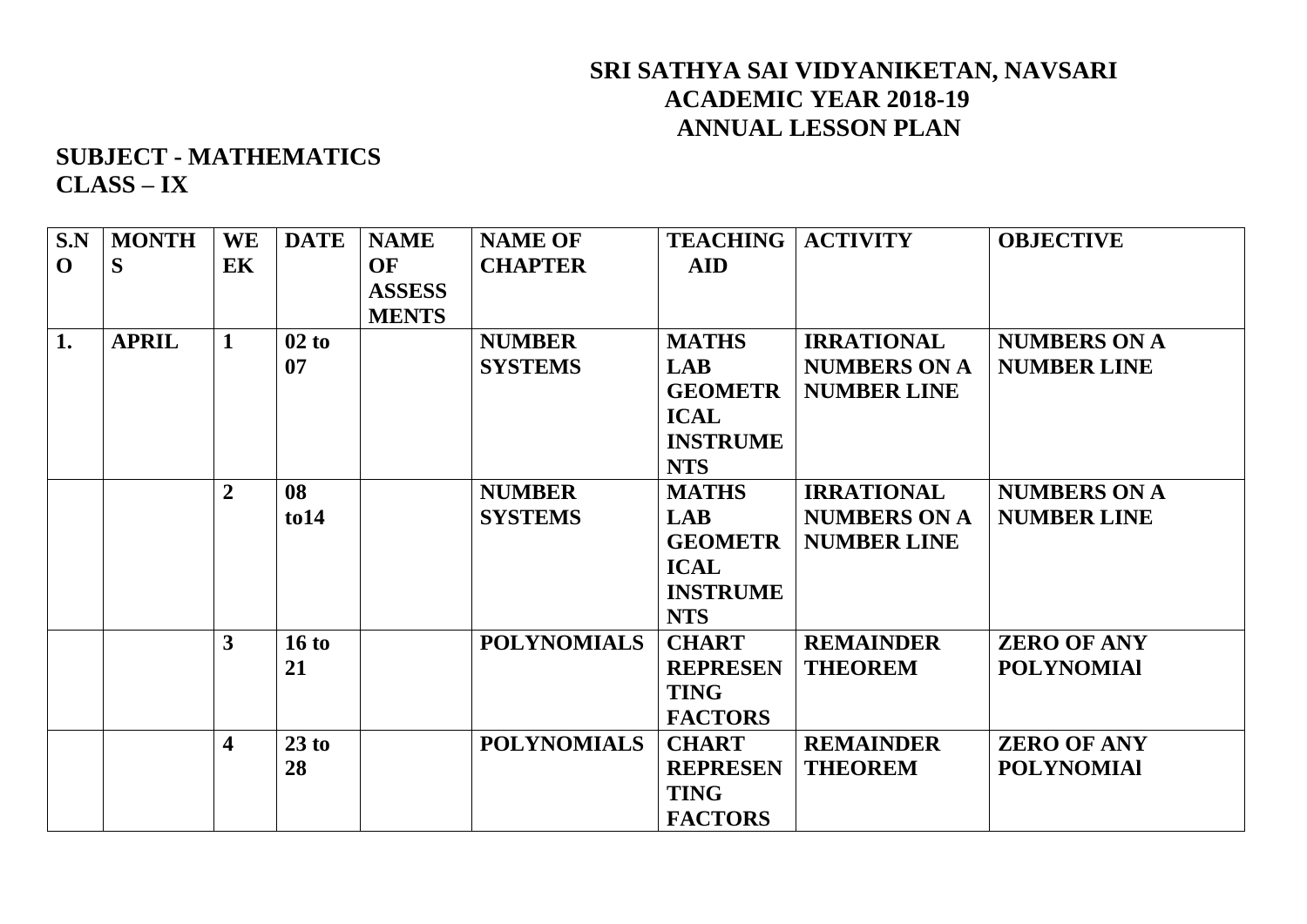| 2. | <b>JUNE</b>   | $\overline{5}$   | 18 <sub>to</sub> | <b>COORDINATE</b>    | <b>GRAPH</b>    | <b>GRAPHICAL</b>    | <b>COORDINATE OF ANY</b>  |
|----|---------------|------------------|------------------|----------------------|-----------------|---------------------|---------------------------|
|    |               |                  | 23               | <b>GEOMETRY</b>      | <b>PAPER</b>    | <b>PRESENTATION</b> | <b>POINT</b>              |
|    |               |                  |                  |                      |                 | OF DISTANCE         |                           |
|    |               |                  |                  |                      |                 | OF TWO POINTS       |                           |
|    |               | 6                | 25 <sub>to</sub> | <b>COORDINATE</b>    | <b>GRAPH</b>    | <b>GRAPHICAL</b>    | <b>COORDINATE OF ANY</b>  |
|    |               |                  | 30               | <b>GEOMETRY</b>      | <b>PAPER</b>    | <b>PRESENTATION</b> | <b>POINT</b>              |
|    |               |                  |                  |                      |                 | OF DISTANCE         |                           |
|    |               |                  |                  |                      |                 | OF TWO POINTS       |                           |
| 3. | <b>JULY</b>   | $\overline{7}$   | 02 to            | <b>INTRODUCTIO</b>   | <b>GEOMETR</b>  | <b>VERIFICATION</b> | <b>AXIOMS AND</b>         |
|    |               |                  | 07               | N TO EUCLID'S        | <b>ICAL</b>     | <b>OF</b>           | <b>POSTULATES</b>         |
|    |               |                  |                  | <b>GEOMETRY</b>      | <b>INSTRUME</b> | <b>POSTULATES</b>   |                           |
|    |               |                  |                  |                      | <b>NT</b>       |                     |                           |
|    |               | 8                | 09to             | <b>INTRODUCTIO</b>   | <b>GEOMETR</b>  | <b>VERIFICATION</b> | <b>AXIOMS AND</b>         |
|    |               |                  | 14               | <b>N TO EUCLID'S</b> | <b>ICAL</b>     | <b>OF</b>           | <b>POSTULATES</b>         |
|    |               |                  |                  | <b>GEOMETRY</b>      | <b>INSTRUME</b> | <b>POSTULATES</b>   |                           |
|    |               |                  |                  |                      | <b>NT</b>       |                     |                           |
|    |               | $\boldsymbol{9}$ | 16 to            | <b>LINES AND</b>     | <b>MATHS</b>    | <b>RELATION OF</b>  | <b>FORMATION OF</b>       |
|    |               |                  | 21               | <b>ANGLES</b>        | <b>LAB</b>      | <b>DIFFERENT</b>    | <b>ANGLES BY</b>          |
|    |               |                  |                  |                      | <b>GEOMETR</b>  | <b>ANGLES</b>       | <b>INTERSECTING LINES</b> |
|    |               |                  |                  |                      | <b>ICAL</b>     |                     |                           |
|    |               |                  |                  |                      | <b>INSTRUME</b> |                     |                           |
|    |               |                  |                  |                      | <b>NTS</b>      |                     |                           |
|    |               | <b>10</b>        | 23               | <b>LINES AND</b>     | <b>MATHS</b>    | <b>RELATION OF</b>  | <b>FORMATION OF</b>       |
|    |               |                  | to 28            | <b>ANGLES</b>        | <b>LAB</b>      | <b>DIFFERENT</b>    | <b>ANGLES BY</b>          |
|    |               |                  |                  |                      | <b>GEOMETR</b>  | <b>ANGLES</b>       | <b>INTERSECTING LINES</b> |
|    |               |                  |                  |                      | <b>ICAL</b>     |                     |                           |
|    |               |                  |                  |                      | <b>INSTRUME</b> |                     |                           |
|    |               |                  |                  |                      | <b>NTS</b>      |                     |                           |
| 4. | <b>AUGUST</b> | <b>11</b>        | $30$ to          | <b>TRIANGLES</b>     | <b>MATHS</b>    | <b>CONGRUENCY</b>   | <b>CONDITION OF</b>       |
|    |               |                  | 04               |                      | <b>LAB</b>      | <b>OF TRIANGLES</b> | <b>CONGRUENCY</b>         |
|    |               |                  |                  |                      | <b>MODELS</b>   |                     |                           |
|    |               |                  |                  |                      | <b>OF</b>       |                     |                           |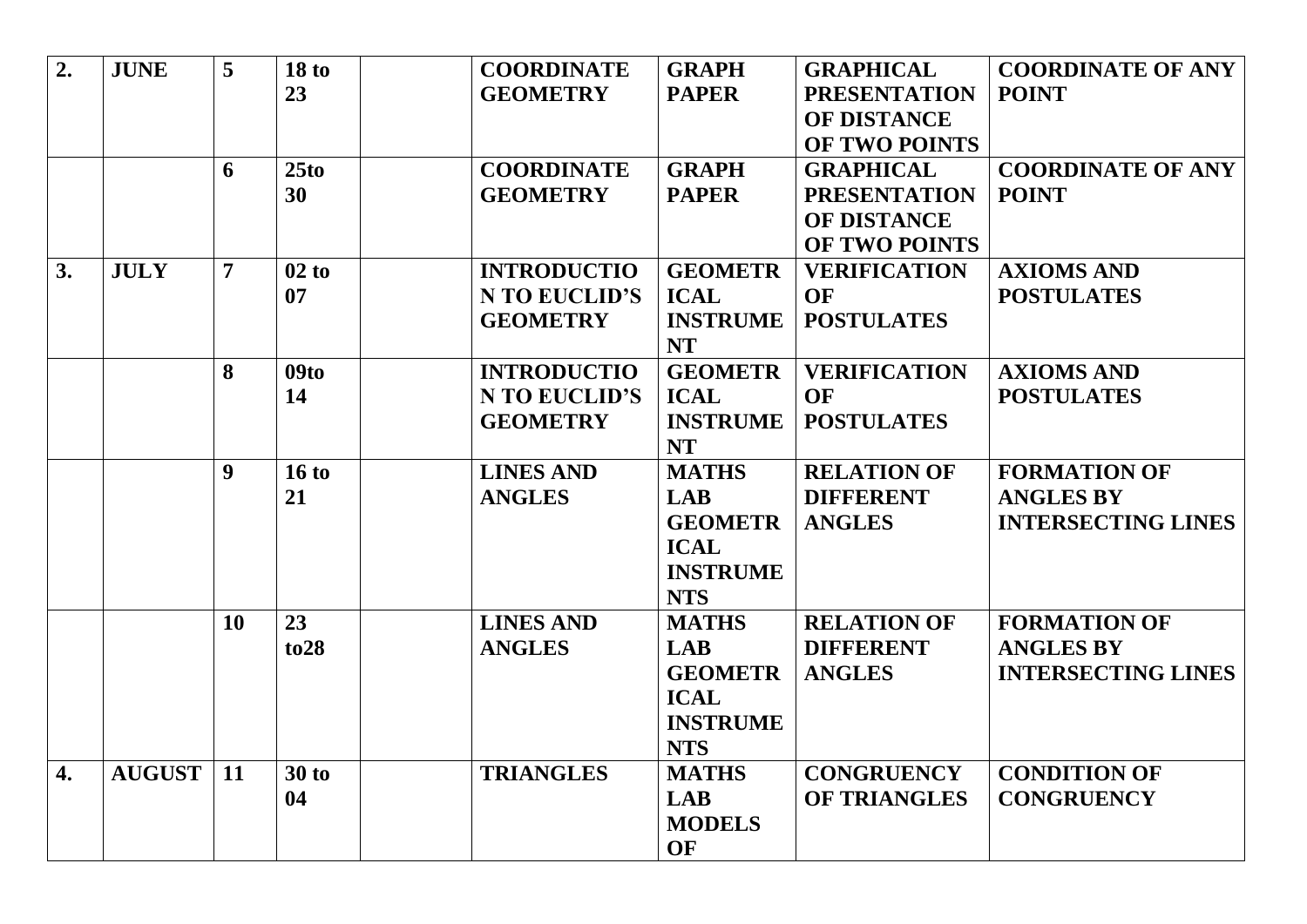|    |               |    |                  |           |                     | <b>TRIANGLE</b> |                     |                            |
|----|---------------|----|------------------|-----------|---------------------|-----------------|---------------------|----------------------------|
|    |               |    |                  |           |                     | S               |                     |                            |
|    |               | 12 | 06 to            |           | <b>TRIANGLES</b>    | <b>MATHS</b>    | <b>CONGRUENCY</b>   | <b>CONDITION OF</b>        |
|    |               |    | 11               |           |                     | <b>LAB</b>      | <b>OF TRIANGLES</b> | <b>CONGRUENCY</b>          |
|    |               |    |                  |           |                     |                 |                     |                            |
|    |               |    |                  |           |                     | <b>MODELS</b>   |                     |                            |
|    |               |    |                  |           |                     | OF              |                     |                            |
|    |               |    |                  |           |                     | <b>TRIANGLE</b> |                     |                            |
|    |               |    |                  |           |                     | S               |                     |                            |
|    |               | 13 | 13 to            |           | <b>HERON'S</b>      | <b>MATHS</b>    | <b>AREA BASED</b>   | <b>TO FIND THE AREA IF</b> |
|    |               |    | 18               |           | <b>FORMULA</b>      | <b>LAB</b>      | <b>ON PERIMETER</b> | <b>SEMI PERIMETER IS</b>   |
|    |               |    |                  |           |                     | <b>INSTRUME</b> | OF A TRIANGLE       | <b>KNOWN</b>               |
|    |               |    |                  |           |                     | <b>NTS</b>      |                     |                            |
|    |               | 14 | 20 <sub>to</sub> |           | <b>HERON'S</b>      | <b>MATHS</b>    | <b>AREA BASED</b>   | <b>TO FIND THE AREA IF</b> |
|    |               |    | 31               |           | <b>FORMULA</b>      | <b>LAB</b>      | <b>ON PERIMETER</b> | <b>SEMI PERIMETER IS</b>   |
|    |               |    |                  |           |                     | <b>INSTRUME</b> | OF A TRIANGLE       | <b>KNOWN</b>               |
|    |               |    |                  |           |                     | <b>NTS</b>      |                     |                            |
| 5. | <b>SEPTEM</b> | 15 | 01 to            |           | <b>LINEAR</b>       | <b>CHART</b>    | <b>GRAPHICAL</b>    | <b>SIMPLIFICATION OF</b>   |
|    | <b>BER</b>    |    | 08               |           | <b>EQUATIONS IN</b> | <b>PAPER</b>    | <b>PRESENTATION</b> | <b>LINEAR EQUATIONS</b>    |
|    |               |    |                  |           | TWO                 |                 | <b>OF ANY</b>       |                            |
|    |               |    |                  |           | <b>VARIABLES</b>    |                 | <b>EQUATION</b>     |                            |
|    |               | 16 | 10 to            |           | <b>LINEAR</b>       | <b>CHART</b>    | <b>GRAPHICAL</b>    | <b>SIMPLIFICATION OF</b>   |
|    |               |    | 15               |           | <b>EQUATIONS IN</b> | <b>PAPER</b>    | <b>PRESENTATION</b> | <b>LINEAR EQUATIONS</b>    |
|    |               |    |                  |           | TWO                 |                 | <b>OF ANY</b>       |                            |
|    |               |    |                  |           | <b>VARIABLES</b>    |                 | <b>EQUATION</b>     |                            |
|    |               | 17 | 17 to            | <b>T1</b> |                     |                 |                     |                            |
|    |               |    | 22               |           |                     |                 |                     |                            |
|    |               | 18 | $24$ to          | <b>T1</b> |                     |                 |                     |                            |
|    |               |    | 29               |           |                     |                 |                     |                            |
| 6. | <b>OCTOBE</b> | 19 | $01$ to          |           | <b>QUADRILATER</b>  | <b>MATHS</b>    | <b>SUM OF</b>       | <b>RELATIONS AMONG</b>     |
|    | $\mathbf R$   |    | 06               |           | <b>ALS</b>          | <b>LAB</b>      | <b>OPPOSITE AND</b> | <b>DIFFERENT PARTS OF</b>  |
|    |               |    |                  |           |                     | <b>MODELS</b>   | <b>ADJACENT</b>     | A QUADRILATERAL            |
|    |               |    |                  |           |                     |                 |                     |                            |
|    |               |    |                  |           |                     |                 | <b>ANGLES</b>       |                            |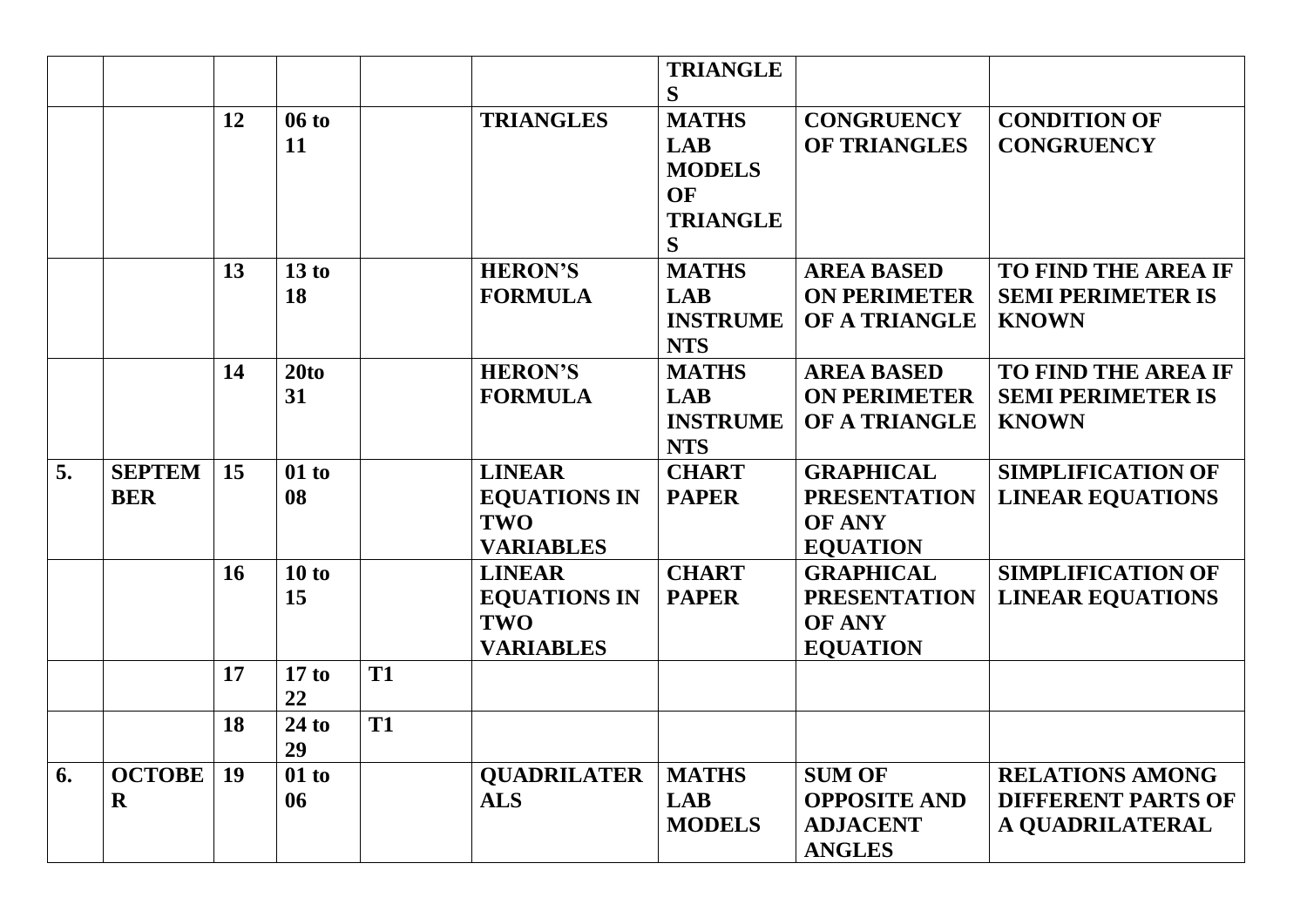|    |              |    |                  |                     |                 | <b>OFAQUADRILA</b>   |                           |
|----|--------------|----|------------------|---------------------|-----------------|----------------------|---------------------------|
|    |              |    |                  |                     |                 | <b>TERALS</b>        |                           |
|    |              | 20 | $08$ to          | <b>QUADRILATER</b>  | <b>MATHS</b>    | <b>SUM OF</b>        | <b>RELATIONS AMONG</b>    |
|    |              |    | 13               | <b>ALS</b>          | <b>LAB</b>      | <b>OPPOSITE AND</b>  | <b>DIFFERENT PARTS OF</b> |
|    |              |    |                  |                     | <b>MODELS</b>   | <b>ADJACENT</b>      | A QUADRILATERAL           |
|    |              |    |                  |                     |                 | <b>ANGLES</b>        |                           |
|    |              |    |                  |                     |                 | <b>OFAQUADRILA</b>   |                           |
|    |              |    |                  |                     |                 | <b>TERALS</b>        |                           |
|    |              | 21 | 15               | <b>AREA OF PGMS</b> | <b>MATHS</b>    | <b>SUM OF</b>        | <b>TYPE OF</b>            |
|    |              |    | to 20            | <b>AND TGS</b>      | <b>LAB</b>      | <b>OPPOSITE AND</b>  | <b>QUADRILATERALS</b>     |
|    |              |    |                  |                     | <b>MODELS</b>   | <b>ADJACENT</b>      |                           |
|    |              |    |                  |                     | <b>OF IIGMS</b> | <b>ANGLES OF A</b>   |                           |
|    |              |    |                  |                     |                 | <b>IIGM</b>          |                           |
|    |              | 22 | 22 to            | <b>CIRCLES</b>      | <b>MATHS</b>    | <b>RELATION</b>      | <b>RELATION AMONG</b>     |
|    |              |    | 30               |                     | <b>LAB</b>      | <b>BETWEEN</b>       | THE PARTS OF A            |
|    |              |    |                  |                     | <b>MODELS</b>   | <b>EQUAL CHORDS</b>  | <b>CIRCLE</b>             |
|    |              |    |                  |                     | <b>OF</b>       | <b>AND THEIR</b>     |                           |
|    |              |    |                  |                     | <b>CIRCLES</b>  | <b>CENTRAL</b>       |                           |
|    |              |    |                  |                     |                 | <b>ANGLES</b>        |                           |
| 7. | <b>NOVEM</b> | 23 | 19 <sub>to</sub> | <b>CONSTRUCTIO</b>  | <b>MATHS</b>    | <b>CONSTRUCTIO</b>   | <b>CONSTRUCTION OF A</b>  |
|    | <b>BER</b>   |    | 24               | <b>NS</b>           | <b>LAB</b>      | N OF A               | <b>TRIANGLE IF SUM OF</b> |
|    |              |    |                  |                     | <b>GEOMETR</b>  | <b>TRIANGLE</b>      | 2 OR 3 SIDES R GIVEN      |
|    |              |    |                  |                     | <b>ICAL</b>     | <b>WHEN SUM OR</b>   |                           |
|    |              |    |                  |                     | <b>INSTRUME</b> | <b>DIFFERENCE OF</b> |                           |
|    |              |    |                  |                     | <b>NTS</b>      | <b>TWO SIDES ARE</b> |                           |
|    |              |    |                  |                     |                 | <b>GIVEN</b>         |                           |
|    |              | 24 | 26 to            | <b>SURFACE AREA</b> | <b>MODELS</b>   | <b>RELATION OF</b>   | <b>CSA, TSA AND</b>       |
|    |              |    | 01               | <b>&amp; VOLUME</b> | OF<br>3D        | <b>VOLUME OF 3D</b>  | <b>VOLUME OF 3D</b>       |
|    |              |    |                  |                     | <b>SHAPES</b>   | <b>SHAPES</b>        | <b>SHAPES</b>             |
| 8. | <b>DECEM</b> | 25 | 03 to            |                     |                 |                      |                           |
|    | <b>BER</b>   |    | 08               |                     |                 |                      |                           |
|    |              | 26 | 10 to            | <b>STATISTICS</b>   | <b>MATHS</b>    | <b>DRAWING OF</b>    | PRESENTATION OF           |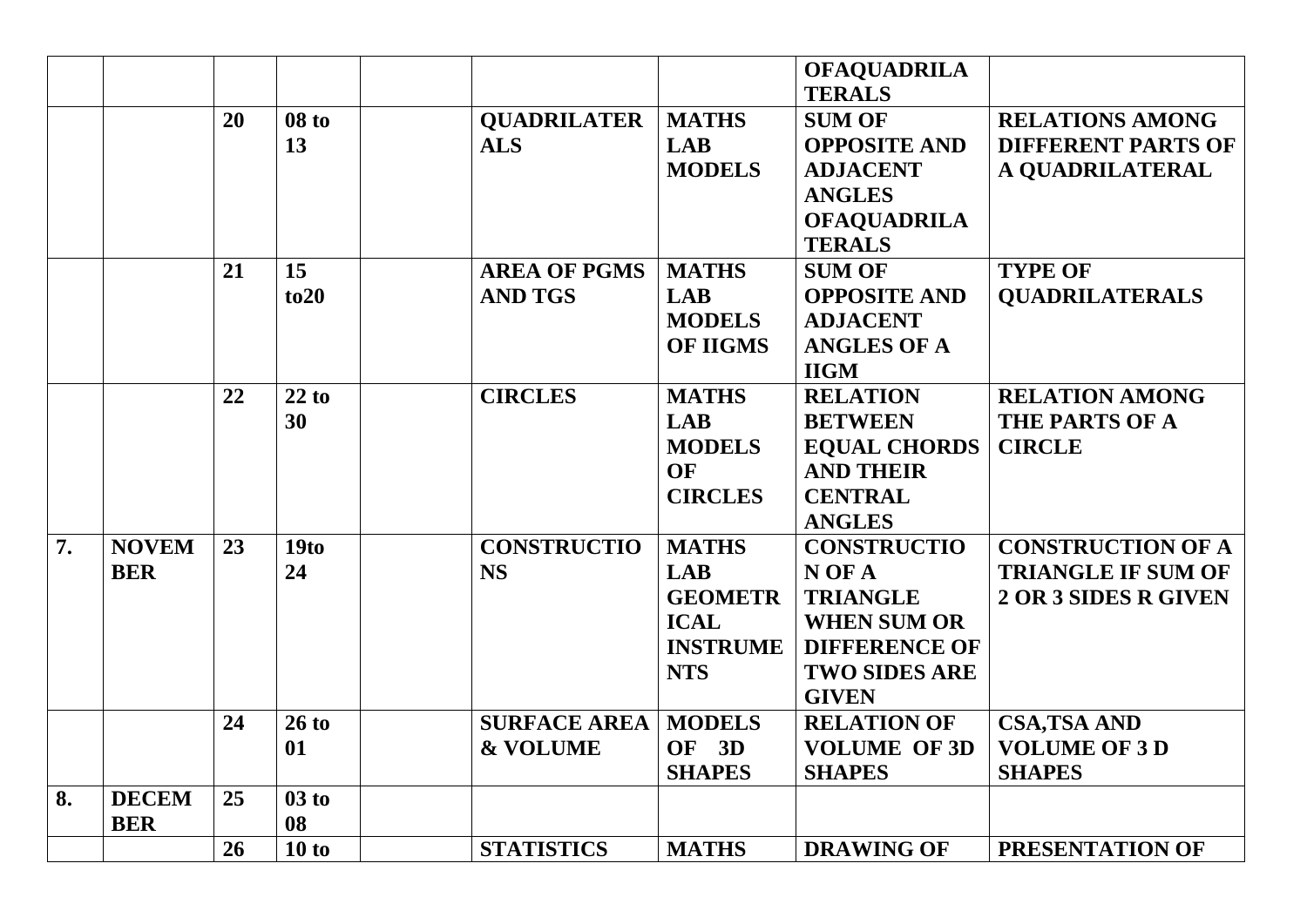|     |                                         |    | 15                     |                    | <b>LAB</b><br><b>INSTRUME</b><br><b>NTS</b>                 | <b>FREQUENCY</b><br><b>POLYGONS</b>                      | <b>GROUPED &amp;</b><br><b>UNGROUPED DATA</b>                    |
|-----|-----------------------------------------|----|------------------------|--------------------|-------------------------------------------------------------|----------------------------------------------------------|------------------------------------------------------------------|
|     |                                         | 27 | 17 to<br>22            | <b>PROBABILITY</b> | <b>MATHS</b><br><b>LAB</b><br><b>INSTRUME</b><br><b>NTS</b> | <b>EXPERRIMENT</b><br><b>AL OUTCOMES</b><br>OF ANY EVENT | <b>FAVOURABLE</b><br><b>OUTCOMES OF ANY</b><br><b>EXPERIMENT</b> |
|     |                                         | 28 | 18 <sub>to</sub><br>23 |                    |                                                             |                                                          |                                                                  |
| 9.  | <b>JANUAR</b><br>Y                      | 29 | 26 to<br>30            |                    |                                                             |                                                          |                                                                  |
|     |                                         | 30 | 01 to<br>06            |                    |                                                             |                                                          |                                                                  |
|     |                                         | 31 |                        |                    |                                                             |                                                          |                                                                  |
|     |                                         | 32 |                        |                    |                                                             |                                                          |                                                                  |
| 10. | <b>FEBRUA</b><br>$\mathbf{R}\mathbf{Y}$ | 33 |                        |                    |                                                             |                                                          |                                                                  |
|     |                                         | 34 |                        |                    |                                                             |                                                          |                                                                  |
|     |                                         | 35 |                        |                    |                                                             |                                                          |                                                                  |
|     |                                         | 36 |                        |                    |                                                             |                                                          |                                                                  |
| 11. | <b>MARCH</b>                            | 37 |                        |                    |                                                             |                                                          |                                                                  |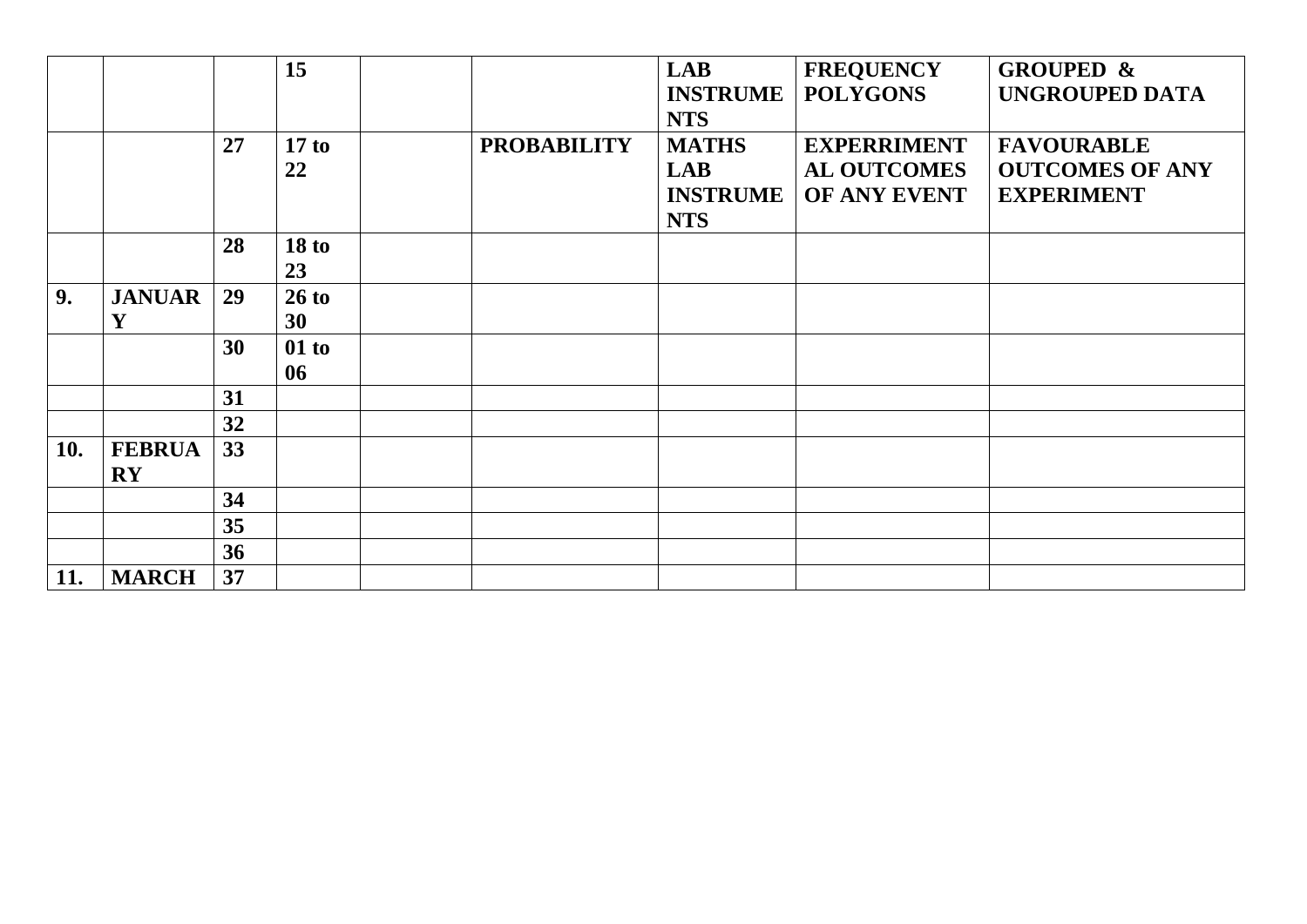#### **SRI SATHYA SAI VIDYANIKETAN, NAVSARI**

**Class : IX** Subjet : Science

Academic Year: 2018-19

| <b>MONTH</b> | <b>WEEK</b>    | <b>DATE</b> | <b>CHAPTER</b>  | <b>TOPIC</b>                     | <b>OBJECTIVES</b>                                                                                             | <b>SPECIFIC</b><br><b>ACT/PROJ</b> | <b>VALUES</b>                         |
|--------------|----------------|-------------|-----------------|----------------------------------|---------------------------------------------------------------------------------------------------------------|------------------------------------|---------------------------------------|
|              |                |             |                 | Matter in our                    | To know matter based on its physical properties nd chemicl                                                    |                                    |                                       |
| April        | W <sub>0</sub> | 02 TO 07    | Ch1             | surroundings                     | aspects of matter.                                                                                            |                                    | Care for plants                       |
|              | W <sub>1</sub> | 08 TO 14    | Ch <sub>1</sub> |                                  |                                                                                                               |                                    | Quest of knowledge                    |
|              | W <sub>2</sub> | 16 to 21    | Ch1             |                                  |                                                                                                               |                                    |                                       |
|              | W <sub>3</sub> | 23 to 28    | Ch <sub>2</sub> | Is matter around<br>us pure      | To understand different types of components.                                                                  |                                    | Observation<br>patience               |
| June         | W4             | 18 TO 23    | Ch <sub>2</sub> |                                  |                                                                                                               |                                    | Main: Right action<br>and Cleanliness |
|              | W <sub>5</sub> | 25 TO 30    | Ch <sub>2</sub> |                                  |                                                                                                               |                                    |                                       |
| July         | W <sub>6</sub> | 02 TO 07    | Ch <sub>5</sub> | The Fundamental<br>unit of life  | Help students understand the cell structure and cell organelles.                                              |                                    | Economy                               |
|              | W7             | 09 TO 14    | Ch <sub>5</sub> |                                  | To know cell structure of plants and animals , To analysis cells                                              |                                    | Main: Right<br>actionDuty             |
|              | W8             | 16 to 21    | Ch <sub>5</sub> |                                  |                                                                                                               |                                    |                                       |
|              | W9             | 23 to 28    | Ch 6            | <b>Tissues</b>                   | Help students understand the tissuses structure and function.                                                 |                                    | Analysis                              |
| August       | W10            | 30 TO 04    | Ch 6            |                                  |                                                                                                               |                                    | Love                                  |
|              | W11            | 06 TO 11    | Ch 8            | Motion                           | To understand different types of motion.learn to express such<br>motions through simple equations and graphs. |                                    |                                       |
|              | W12            | 13 TO 18    | Ch 8            |                                  |                                                                                                               |                                    | Love all organism                     |
|              | W13            | 20 TO 31    | Ch <sub>9</sub> | Force and Laws<br>of motion      | To know about type of forces and learn by carefully observing<br>thrir surrounding.                           |                                    | Main: Nonviolnce<br>Cooperation       |
| Sep          | W14            | 01 TO 08    | Ch <sub>9</sub> |                                  |                                                                                                               |                                    | Humanity                              |
|              | W15            | 10 to 15    | Ch 10           | Gravitations                     | To learn about gravitation and understant conditions for objects<br>to float in liquids.                      |                                    |                                       |
|              | W16            | 17 TO 22    |                 |                                  |                                                                                                               |                                    |                                       |
|              | W17            | 24 TO 29    |                 |                                  | <b>TERM-1</b>                                                                                                 |                                    |                                       |
| October      | W18            | 01 TO 06    | Ch 15           | Improvements of<br>food resource | Help students understand the various stages of crop<br>production, advantages of improvement in crop.         |                                    | Honesty                               |
|              | W19            | 08 TO 13    | Ch <sub>3</sub> | Atoms and<br>Molecules           | To know about laws of atoms and molecules.                                                                    |                                    | Nonviolnce                            |
|              | W20            | 15 to 20    | Ch <sub>3</sub> |                                  |                                                                                                               |                                    | Nonviolnce                            |
|              | W21            | 22 TO 30    | Ch <sub>4</sub> | Structure of the<br>Atom         | To know how to draw an atom and different model of atom.                                                      |                                    |                                       |
| November     | W22            | 19 TO 24    | Ch <sub>4</sub> |                                  |                                                                                                               |                                    | Helping                               |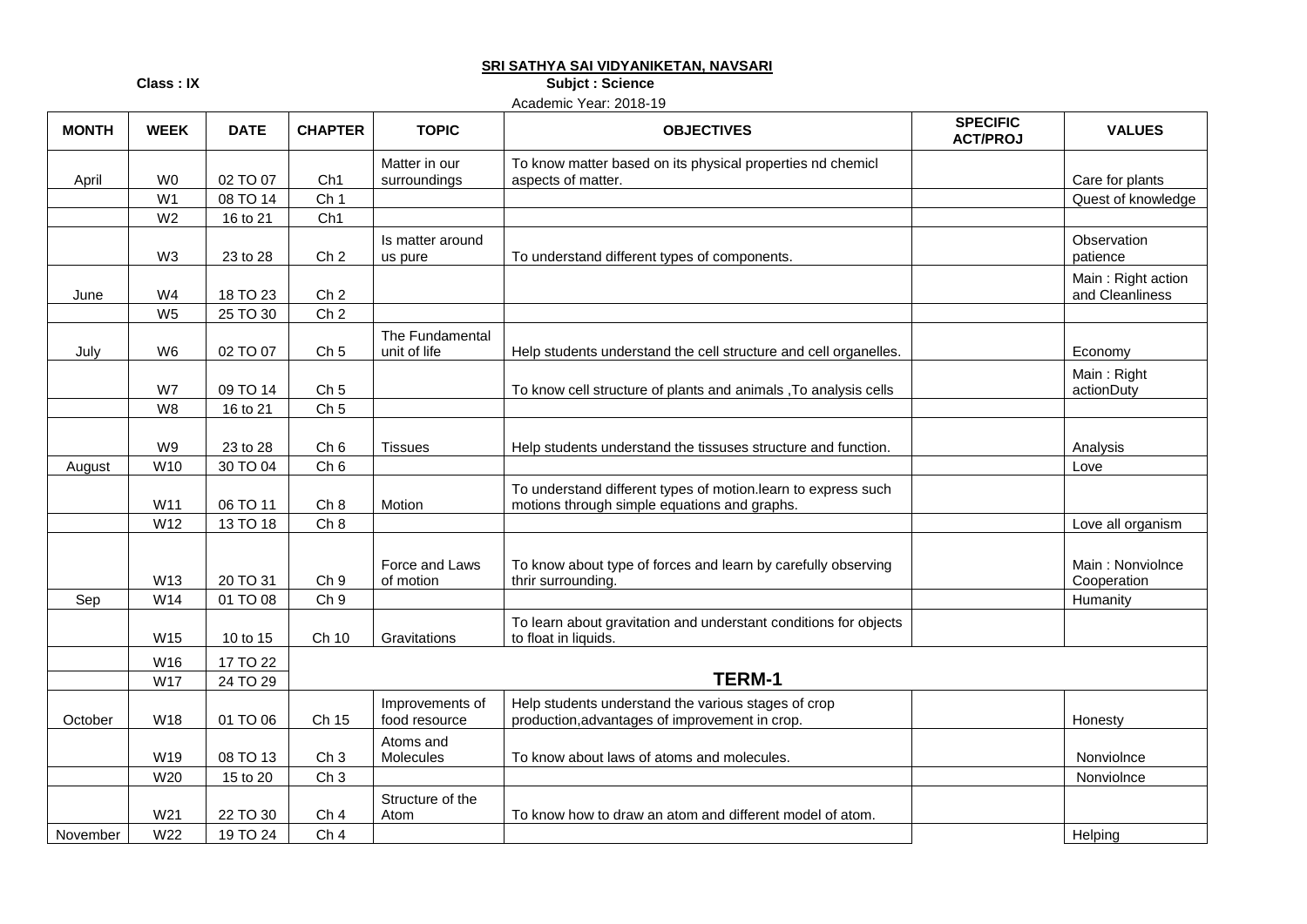|          | W23 | 26 TO 01 | Ch <sub>7</sub> | Diversity in living<br>organism. | To understand the characteristics of living organisms.                                                                                                                            | Accuracy          |
|----------|-----|----------|-----------------|----------------------------------|-----------------------------------------------------------------------------------------------------------------------------------------------------------------------------------|-------------------|
| December | W24 |          |                 |                                  |                                                                                                                                                                                   |                   |
|          |     | 03 TO 08 | Ch <sub>7</sub> |                                  |                                                                                                                                                                                   |                   |
|          | W25 | 10 TO 15 | Ch 13           | Why do we fall ill               | Encourage students to learn different diseases. Creating<br>awareness that not all microorganismses are harmful, many are<br>beneficial and can be utilisedd to our advantage.    | <b>Brightness</b> |
|          | W26 | 17 TO 22 | Ch 13           |                                  |                                                                                                                                                                                   | Universe peace    |
|          |     |          |                 |                                  |                                                                                                                                                                                   |                   |
|          | W27 | 24 TO 29 | Ch 11           | Work and Energy                  | Help the students to understand the concept of work. Enlighten<br>students about different types of energy. Engage the students<br>to related work and energy in day to day life. |                   |
| Jan      | W28 | 31 TO 05 | Ch 11           |                                  |                                                                                                                                                                                   | Universe peace    |
|          | W29 | 07 TO 10 | Ch 11           |                                  |                                                                                                                                                                                   | Save Environment  |
|          | W30 | 18 TO 26 | Ch 12           | Sound                            | Make students understand the various types of sound and the<br>characteristic features.                                                                                           |                   |
| February | W31 | 28 TO 02 | Ch 12           |                                  |                                                                                                                                                                                   |                   |
|          | W32 | 04 TO 09 | Ch 12           |                                  |                                                                                                                                                                                   |                   |
|          | W33 | 11 TO 16 | Ch 12           |                                  |                                                                                                                                                                                   |                   |
|          | W34 | 18 TO 23 | Ch 13           | Natural<br>Resources             | Create awareness about depletion of natural resource.<br>Learning about the different natural cycles.                                                                             |                   |
|          | W35 | 25 TO 02 | Ch 13           |                                  |                                                                                                                                                                                   |                   |
|          | W36 | 04 TO 09 | Ch 13           |                                  |                                                                                                                                                                                   |                   |
|          | W37 | 11 TO 16 |                 |                                  |                                                                                                                                                                                   |                   |
| March    | W38 | 18 TO 23 |                 |                                  |                                                                                                                                                                                   |                   |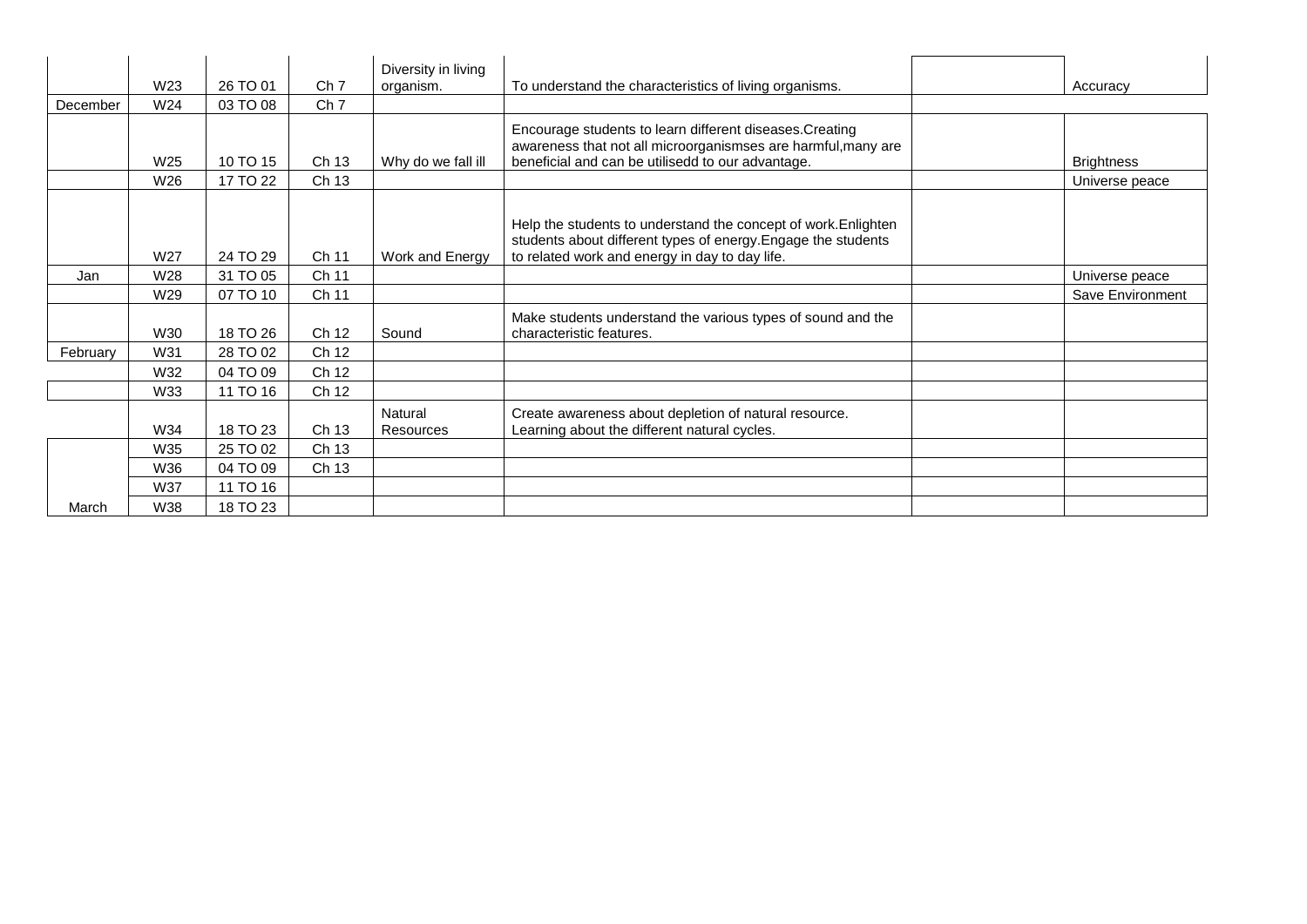### SRI SATHYA SAI VIDYANIKETAN, NAVSARI

**SUBJECT : COMPUTER NAME OF TEACHER : NITESH CHAMPANERIA & ALPESH PATEL STANDARD : 9**

#### ANNUAL PLAN (ACADEMIC YEAR 2018 - 19)

| Month         | Week            | Date                    | <b>Month</b>     | Theme / Syllabus                                                      | <b>Lesson</b>                                                                | <b>Teaching Aid</b>                        | <b>Expected Learning</b><br><b>Outcome</b>                              | <b>Values</b>                                                                                          | No. of<br><b>Periods</b> |
|---------------|-----------------|-------------------------|------------------|-----------------------------------------------------------------------|------------------------------------------------------------------------------|--------------------------------------------|-------------------------------------------------------------------------|--------------------------------------------------------------------------------------------------------|--------------------------|
| April         | W <sub>0</sub>  | 2 TO 7                  | APRIL            | <b>COMPUTER</b><br><b>FUNDAMENTALS AND</b><br><b>OPERATING SYSTEM</b> | HISTORY AND EVOLUTION OF<br>COMPUTER, INTRO. TO OS<br>AND BASIC APPLICATIONS | <b>WORKSHEET AND</b><br><b>CHARTS</b>      | <b>HISTORY AND EVOLUTION</b><br>OF COMPUTER, WORKING<br>OF OS           | <b>RIGHT ACTION</b><br>PROPER USE<br>OF TIME<br>NON-<br><b>VIOLENCE</b><br>SERVICE TO<br><b>OTHERS</b> | 12                       |
|               | W1              | 8 TO 14                 |                  |                                                                       |                                                                              |                                            |                                                                         |                                                                                                        |                          |
|               | W <sub>2</sub>  | 16 to 21                |                  |                                                                       |                                                                              |                                            |                                                                         |                                                                                                        |                          |
|               | W3              | 23 to 28                |                  |                                                                       |                                                                              |                                            |                                                                         |                                                                                                        |                          |
| June          | W <sub>4</sub>  | 18 TO<br>23             | <b>JUNE</b>      | <b>COMPUTER</b><br><b>FUNDAMENTALS</b>                                | <b>COMPUTER SYSTEM AND</b><br>OPEN SOURCE                                    | <b>COMPUTER</b><br><b>HARDWARE DEVICES</b> | <b>INTRODUCTION TO</b><br><b>COMPUTER SYSTEM WITH</b><br><b>DEVICES</b> | NON-<br><b>VIOLENCE</b><br>SERVICE TO<br><b>OTHERS</b>                                                 | 6                        |
|               | W <sub>5</sub>  | 25T <sub>O</sub><br>30  |                  |                                                                       |                                                                              |                                            |                                                                         |                                                                                                        |                          |
| July          | W <sub>6</sub>  | 2 TO 7                  | <b>JULY</b>      | MS - EXCEL                                                            | FORMATTING, FEATURES,<br>FORMULAS AND CHARTS OF<br>MS - EXCEL                | MS - EXCEL                                 | WORKSHEET IN MS - EXCEL                                                 | <b>RIGHT ACTION</b><br><b>GOALS</b>                                                                    | 12                       |
|               | W7              | 9 TO 14                 |                  |                                                                       |                                                                              |                                            |                                                                         |                                                                                                        |                          |
|               | $\,$ W8 $\,$    | 16 to 21                |                  |                                                                       |                                                                              |                                            |                                                                         |                                                                                                        |                          |
|               | W9              | 23 to 28                |                  |                                                                       |                                                                              |                                            |                                                                         |                                                                                                        |                          |
| <b>JULY</b>   | W10             | 30 TO 4                 |                  |                                                                       |                                                                              |                                            |                                                                         |                                                                                                        |                          |
| <b>AUGUST</b> | W11             | 6 TO 11                 | <b>AUGUST</b>    | $C++$                                                                 | INTRODUCTION TO C++                                                          | C++, WORKSHEET                             | <b>BASIC C++ PROGRAMMING</b>                                            | <b>PEACE -</b><br>Understanding                                                                        | 12                       |
|               | W12             | 13 TO<br>$18\,$         |                  |                                                                       |                                                                              |                                            |                                                                         |                                                                                                        |                          |
|               | W13             | $20\,\mathrm{TO}$<br>31 |                  |                                                                       |                                                                              |                                            |                                                                         |                                                                                                        |                          |
| September     | W14             | 1 TO 8                  | <b>SEPTEMBER</b> | $C++$                                                                 | TOKENS AND OPERATORS                                                         | $C++$                                      | <b>BASIC C++ PROGRAMMING</b>                                            | <b>PEACE</b><br>Understanding                                                                          | 12                       |
|               | W15             | 10 to 15                |                  |                                                                       |                                                                              |                                            |                                                                         |                                                                                                        |                          |
|               | W <sub>16</sub> | 17 TO<br>22             |                  |                                                                       |                                                                              |                                            |                                                                         |                                                                                                        |                          |
|               | W17             | 24 TO<br>29             |                  |                                                                       |                                                                              |                                            |                                                                         |                                                                                                        |                          |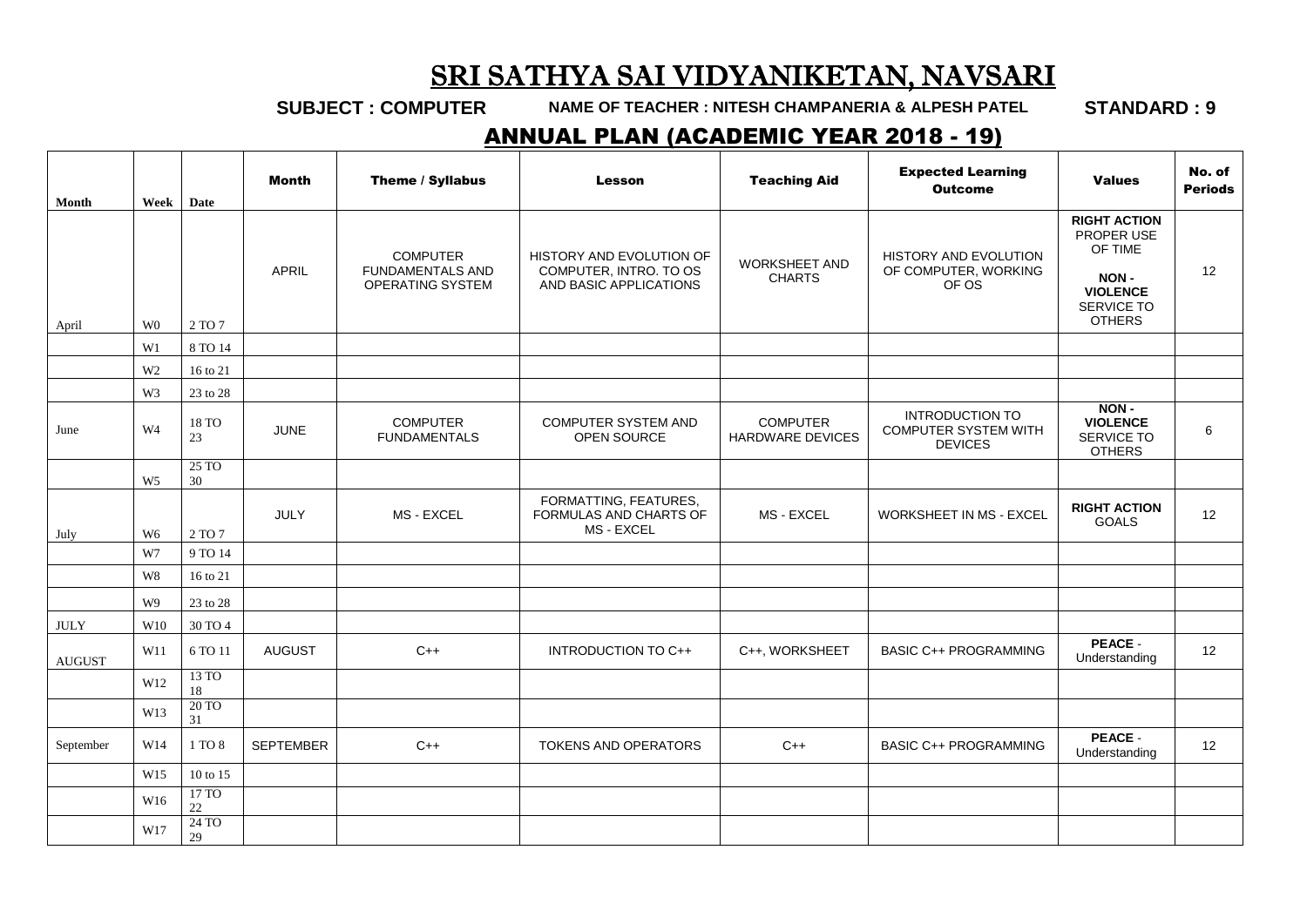| <b>OCTOBER</b>  | W18             | 1 TO 6                  | <b>OCTOBER</b>  | NETWORKING CONCEPTS                        | <b>COMMUNICATION</b><br><b>TECHNOLOGY</b>            | <b>NETWORKING</b><br><b>DEVICES</b>        | CONCEPT OF NETWORKING                          | NON-<br><b>VIOLENCE</b><br><b>UNIVERSAL</b><br>LOVE | 12 |
|-----------------|-----------------|-------------------------|-----------------|--------------------------------------------|------------------------------------------------------|--------------------------------------------|------------------------------------------------|-----------------------------------------------------|----|
|                 | W19             | 8 TO 13                 |                 |                                            |                                                      |                                            |                                                |                                                     |    |
|                 | W20             | 15 to 20                |                 |                                            |                                                      |                                            |                                                |                                                     |    |
|                 | W21             | 22 TO<br>30             |                 |                                            |                                                      |                                            |                                                |                                                     |    |
| <b>NOVEMBER</b> | W22             | $19\,\mathrm{TO}$<br>24 | <b>NOVEMBER</b> | CONCEPT OF ICT AND<br><b>CAREER IN ICT</b> | SOCIETAL IMPACT OF IT                                | <b>DETAILS OF IT</b><br><b>DEPARTMENTS</b> | <b>DEPARTMENTS AND</b><br><b>CAREERS IN IT</b> | <b>RIGHT ACTION</b><br><b>GOALS</b>                 | 6  |
|                 | W23             | 26 TO 1                 |                 |                                            |                                                      |                                            |                                                |                                                     |    |
| <b>DECEMBER</b> | W24             | 3 TO 8                  | <b>DECEMBER</b> | <b>JAVA GUI</b>                            | <b>INTRODUCING JAVA GUI WITH</b><br>ITS APPLICATIONS | NETBEANS IDE 7.0                           | <b>BASICS OF NETBEANS IDE</b><br>7.0           | PEACE -<br>Understanding                            | 15 |
|                 | W <sub>25</sub> | 10 to 15                |                 |                                            |                                                      |                                            |                                                |                                                     |    |
|                 | W26             | 17 TO<br>$22\,$         |                 |                                            |                                                      |                                            |                                                |                                                     |    |
|                 | W27             | 24 TO<br>29             |                 |                                            |                                                      |                                            |                                                |                                                     |    |
| <b>JANUARY</b>  | W28             | 31 TO 5                 | <b>JANUARY</b>  | <b>JAVA GUI</b>                            | <b>CONTROLS AND WORKING</b><br>WITH DATA IN JAVA     | NETBEANS IDE 7.0                           | CONTROLS AND TOOLS<br>CAN BE USED IN JAVA      | PEACE -<br>Understanding                            | 9  |
|                 | W29             | 7 TO 10                 |                 |                                            |                                                      |                                            |                                                |                                                     |    |
|                 | W30             | 18 TO<br>26             |                 |                                            |                                                      |                                            |                                                |                                                     |    |
|                 | W31             | 28 TO 2                 |                 |                                            |                                                      |                                            |                                                |                                                     |    |
| <b>FEBRUARY</b> | W32             | 4 TO 9                  | <b>FEBRUARY</b> | <b>REVISION</b>                            |                                                      |                                            |                                                |                                                     |    |
|                 | W33             | 11 TO<br>16             |                 |                                            |                                                      |                                            |                                                |                                                     |    |
|                 | W34             | 18 TO<br>23             |                 |                                            |                                                      |                                            |                                                |                                                     |    |
| <b>MARCH</b>    | W35             | 25 TO 2                 | <b>MARCH</b>    | <b>ANNUAL EXAMINATION</b>                  |                                                      |                                            |                                                |                                                     |    |
|                 | W36             | 4 TO 9                  |                 |                                            |                                                      |                                            |                                                |                                                     |    |
|                 |                 | 11 TO                   |                 |                                            |                                                      |                                            |                                                |                                                     |    |
|                 | W37             | 16<br>18 TO             |                 |                                            |                                                      |                                            |                                                |                                                     |    |
|                 | W38             | 23                      |                 |                                            |                                                      |                                            |                                                |                                                     |    |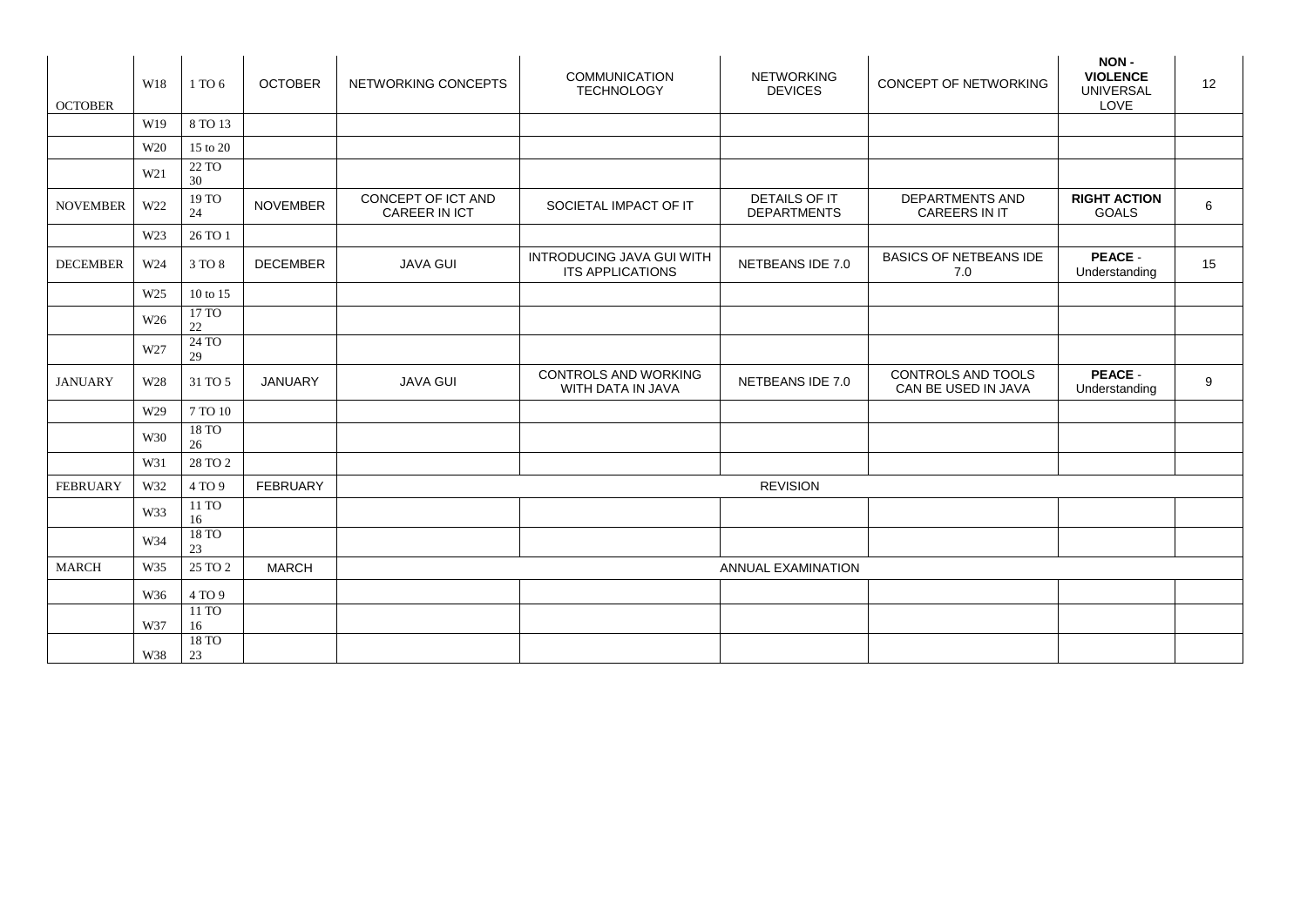# STD: 9 Syllabus (PE)

| Sr.No            | <b>Month</b>       | <b>Subject</b>                                                                                   | <b>Materials</b>    |
|------------------|--------------------|--------------------------------------------------------------------------------------------------|---------------------|
| 1.               | April              | Health Education: Meaning and nature of health,<br>volley ball                                   | Volley ball         |
| 2.               | June-July          | Personal health: - Goods habits, relational of personal<br>and environment health. Football      | Foot ball           |
| 3.               | August-September   | First aid:- measure for cuts, wounds, sprain, strain,<br>continuous bleeding. Athletics:- Kabadi | Maser Tap           |
| $\overline{4}$ . | October-November   | Nutrition.<br>Games:-Kho - Kho, Hand ball, Table tennis                                          | Hand Ball           |
| 5.               | December - January | Gymnastics. Yoga exercises and asana. Surya<br>namaskar, pranayam                                | Yoga met            |
| 6.               | February-March     | Hockey, Badminton                                                                                | Hockey<br>Badminton |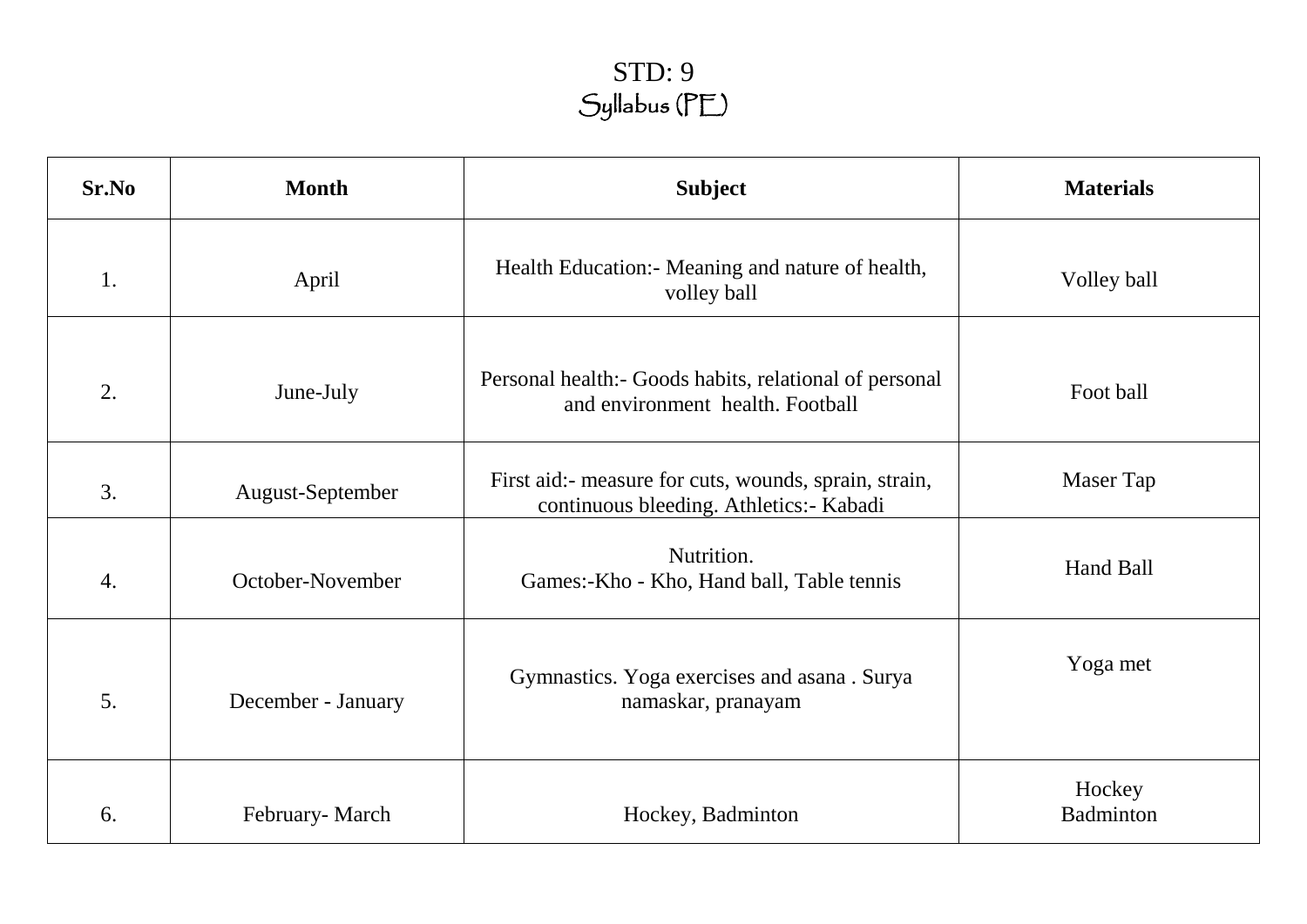## SRI SATHYA SAI VIDYANIKETAN, NAVSARI

## ANNUAL PLAN 2018 - 19

| STD:9        |                | TEACHER'S NAME: MR. JIGAR PATEL     | SBJECT:ART&CRAFT    |                          |
|--------------|----------------|-------------------------------------|---------------------|--------------------------|
| <b>MONTH</b> | <b>WEEK</b>    | <b>CONCEPT</b>                      | <b>TEACHING AID</b> | <b>VALUE</b>             |
| April        | w1             | SPIFF BOOK PG NO - (PG.NO.7, 8, 9)  | <b>PENCIL</b>       | <b>SYNTHESIS</b>         |
|              | w <sub>2</sub> | SPIFF BOOK PG NO - CONTINUE         | <b>PENCIL</b>       | <b>SYNTHESIS</b>         |
|              | w <sub>3</sub> | SPIFF BOOK PG NO - (PG.NO. 12,13)   | PENCIL&WETER COLOR  | <b>SYNTHESIS</b>         |
|              | w4             | <b>STILL LIFE</b>                   | PENCIL&WETER COLOR  | <b>SYNTHESIS</b>         |
| June         | W <sub>5</sub> | <b>CONTINUE</b>                     | PENCIL&WETER COLOR  | <b>SYNTHESIS</b>         |
|              | w <sub>6</sub> | <b>OUTDOOR SKETCHING</b>            | PENCIL&WETER COLOR  | <b>SYNTHESIS</b>         |
| July         | w7             | <b>CONTINUE</b>                     | PENCIL&WETER COLOR  | <b>SELF KNOWLEDGE</b>    |
|              | w8             | <b>DIFFERENT PENCIL STROKE</b>      | PENCIL&WETER COLOR  | <b>SELF KNOWLEDGE</b>    |
|              | w9             | SPIFF BOOK PG NO - (PG.NO. 16, 17)  | PENCIL&WETER COLOR  | <b>INTUTION</b>          |
|              | w10            | SPIFF BOOK PG NO - CONTINUE         | PENCIL&WETER COLOR  | <b>INTUTION</b>          |
| August       | w11            | PAPER FOLDING BOOK (PG. NO.1,2,3,4) | PAPER, GUM, SCISSOR | <b>SELF KNOWLEDGE</b>    |
|              | w12            | FLOWER BUNCH WITH POT               | PENCIL&WETER COLOR  | <b>SYNTHESIS</b>         |
|              | w13            | <b>CONTINUE</b>                     | PENCIL&WETER COLOR  | <b>SYNTHESIS</b>         |
|              | w14            | SPIFF BOOK PG NO - (PG.NO. 18,19)   | PENCIL&WETER COLOR  | <b>INTUTION</b>          |
| September    | w15            | SPIFF BOOK PG NO - CONTINUE         | PENCIL&WETER COLOR  | <b>INTUTION</b>          |
|              | w16            | PAPER FOLDING BOOK (PG. NO.5,6,7,8) | PAPER, GUM, SCISSOR | SELF KNOWLEDGE           |
|              | w17            | <b>BOOK CHECKING</b>                | PENCIL&WETER COLOR  | <b>QUEST OF KNOWLEDG</b> |
|              | w18            | <b>ABSTRACT PAINTING</b>            | PENCIL&WETER COLOR  | <b>QUEST OF KNOWLEDG</b> |
| Oct          | w19            | SPIFF BOOK PG NO - (PG.NO. 20 - 25) | PAPER, GUM, SCISSOR | <b>INTUTION</b>          |
|              | w20            | SPIFF BOOK PG NO - CONTINUE         | PENCIL&WETER COLOR  | <b>INTUTION</b>          |
|              | w21            | <b>POTTER</b>                       | PENCIL&WETER COLOR  | <b>SYNTHESIS</b>         |
|              | w22            | <b>CONTINUE</b>                     | PENCIL&WETER COLOR  | <b>SYNTHESIS</b>         |
| Nov          | w23            | DIWALI WALL HANGINGS                | PENCIL&WETER COLOR  | <b>QUEST OF KNOWLEDG</b> |
|              | w24            | <b>CONTINUE</b>                     | PENCIL&WETER COLOR  | <b>QUEST OF KNOWLEDG</b> |
| Dece         | w25            | SPIFF BOOK PG NO - (PG.NO. 34 - 37) | PENCIL&WETER COLOR  | <b>QUEST OF KNOWLEDG</b> |
|              | w26            | SPIFF BOOK PG NO - CONTINUE         | PENCIL&WETER COLOR  | <b>QUEST OF KNOWLEDG</b> |
|              | w27            | <b>BABA'S POTRAIT</b>               | PENCIL&WETER COLOR  | <b>QUEST OF KNOWLEDG</b> |